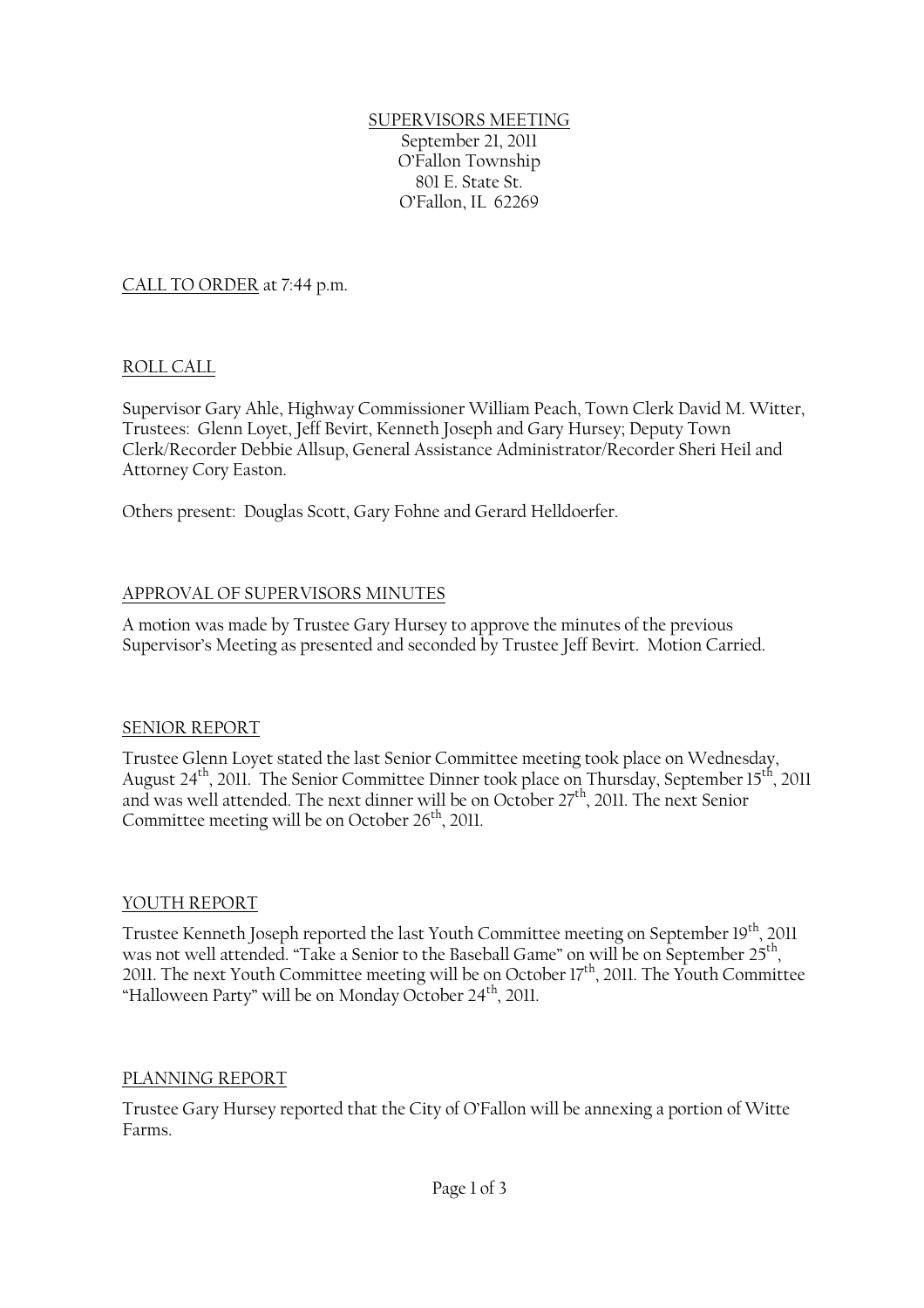### AFTER PROM REPORT

Trustee Jeff Bevirt reported that he and Trustee Gary Hursey will be meeting after the first of November to begin making plans for the next "After Prom".

## TRUSTEES REPORT

Trustee Glenn Loyet stated he received a letter from TOI (Township Officials of Illinois) regarding the Conference in November. Trustee Loyet will be attending this conference and his banquet, conference and hotel fees will be paid by TOI. Any of these charges for Trustee Loyet that have already been paid by the Township will be reimbursed.

Trustee Gary Hursey asked if anymore has come up from the county regarding assistance with assessing mobile homes in the area. Supervisor Gary Ahle stated no more has been brought up since the Township no longer has an assessor. A small discussion followed.

## TOWN CLERK REPORT

Town Clerk Dave Witter reported that so far a total of 1,100 people have visited the Township website.

### SUPERVISORS REPORT

Supervisor Gary Ahle reported he had received a correspondence from Betty Osborne with the O'Fallon Veteran's Monument Committee thanking the Township for the \$1,000 donation which sponsored 10 Civil War veterans. A discussion followed.

Supervisor Ahle stated he had received a Thank you card from the O'Fallon–Shiloh Chamber of Commerce for the \$150 donation towards their annual golf tournament.

UNFINISHED BUSINESS

None

# NEW BUSINESS

None

# APPROVAL OF SUPERVISORS BILLS

Town Fund \$ 11,728.47 General Assistance Fund 1,102.74

Trustee Gary Hursey made a motion to authorize the bills of the Supervisor be paid accordingly and seconded by Trustee Jeff Bevirt. Roll Call: Loyet – aye; Bevirt – aye; Ahle – aye; K. Joseph – aye; G. Hursey – aye. Motion carried.